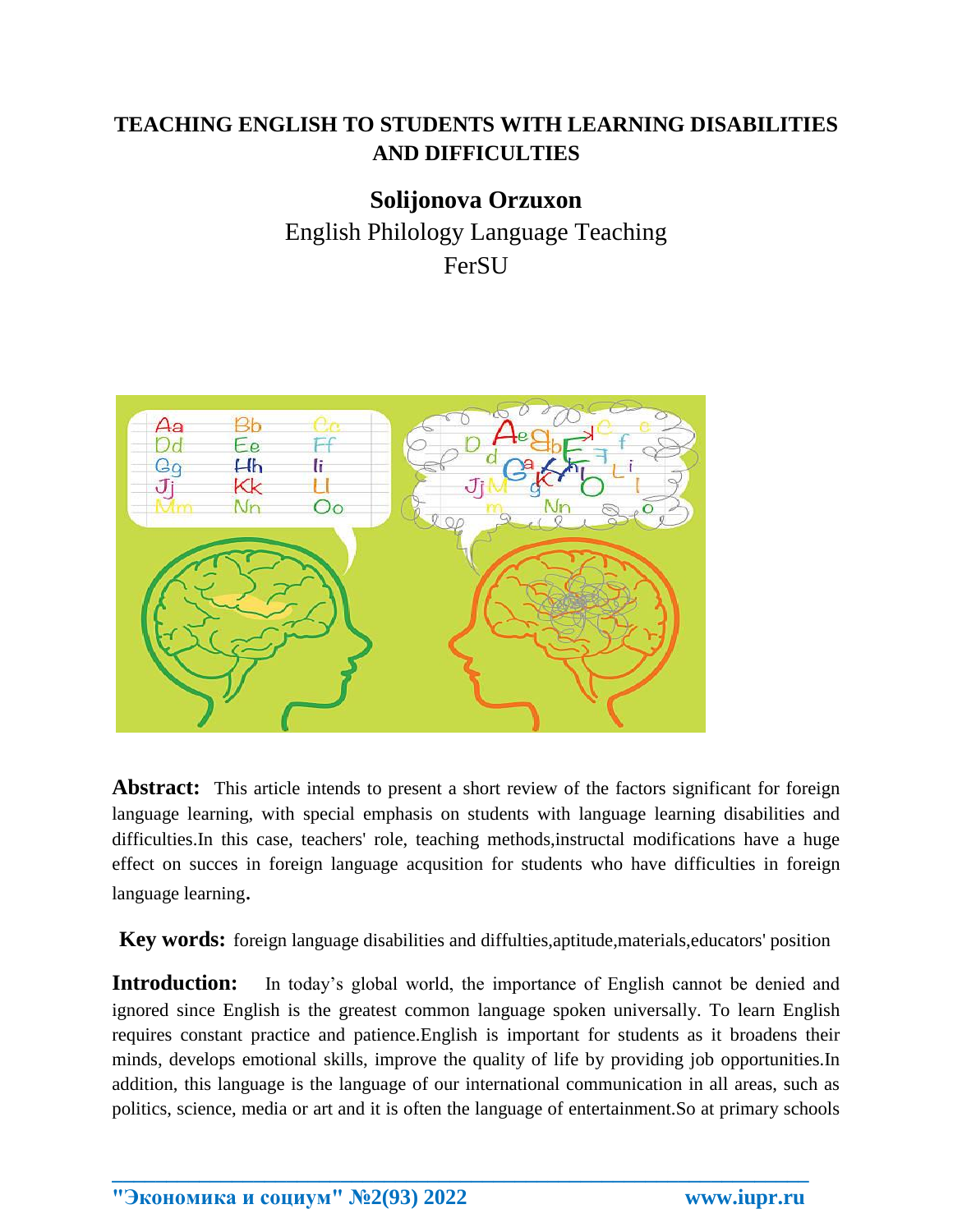of Uzbekistan, since 10th December of 2012 English is taught to children.But are all children the same like us?! Are they intelligent,healthy,eager to learn?! Absolutely,no.There are some kids who have disablities in terms of learning.

Inclusion is defined "as a process of addressing and responding to the diversity of needs of all children, youth and adults through increasing participation in learning, cultures and communities, and reducing and eliminating exclusion" (UNESCO, 2009:8). In an inclusive environment, all students with special needs, regardless of the type and severity of their disability or difficulty, attend regular schools in their neighborhood, and they are the responsibility of general education teachers (Hallahan, Kauffman & Pullen, 2009).Furthermore, it is a general teacher's responsibility to address weakness areas of students with disabilities and difficulties by making instructional and content modifications, and in some cases, to take part in identification of these students in class. This especially refers to the identification of students with language-based learning disabilities (LBLD). Newhall (2012) defines language-based learning disabilities as "a spectrum of difficulties related to the understanding and use of spoken and written language" (Newhall, 2012). Some students with LBLD are identified at an early age. However, many students with this disorder go through early elementary school with few problems. It is only when the educational demands and expectations rise that their language-based learning disabilities become identified (Newhall, 2012). Schwarz (1997) suggests that sometimes even those students who were not previously diagnosed with a learning disability (LD) turned out to be learning disabled in a foreign language class. If a child has language delays in the native language, difficulties in native language literacy skills, specific language weaknesses in both native language and English (e.g. phonological), and if there is a family history of reading disabilities, and no progress after appropriate intervention, the possibility of a learning disability is present (Spear-Swerling, 2006).

In every case, teachers have a part and parcel role in fulfiling language curriculum.Because encouraging pupils in a foreign language classroom is a task of them and they have to make the best materials,as well as use the best methods.However,there is another matter that altough classroom is fulled with well-designed materials,sometimes the outcome may not be as expected.Good materials do not mean an excellent succes.If a teacher lacks all qualifications,mltivation,training,knowledge and language proficiency.Also,they face other additional obstacles because of insuffient training.Patience and being open-mind is mostdemanded from each instructor with children who have language learning disabilities and difficulties.Ganschow and Schneider (2006) state that training and education for foreign language teachers usually prepares them for the "ideal learner" who is expected to master language skills (pronunciation, reading, writing, speaking and listening) through exposure and practice. They point out the need for additional traini ng in meeting the needs of students with special needs. Foreign language teachers should learn to determine the most beneficial accommodations for their students, and to identify students at risk of developing a foreign language learning disability as early as possible (Ganschow & Schneider 2006).

**\_\_\_\_\_\_\_\_\_\_\_\_\_\_\_\_\_\_\_\_\_\_\_\_\_\_\_\_\_\_\_\_\_\_\_\_\_\_\_\_\_\_\_\_\_\_\_\_\_\_\_\_\_\_\_\_\_\_\_\_\_\_\_\_**